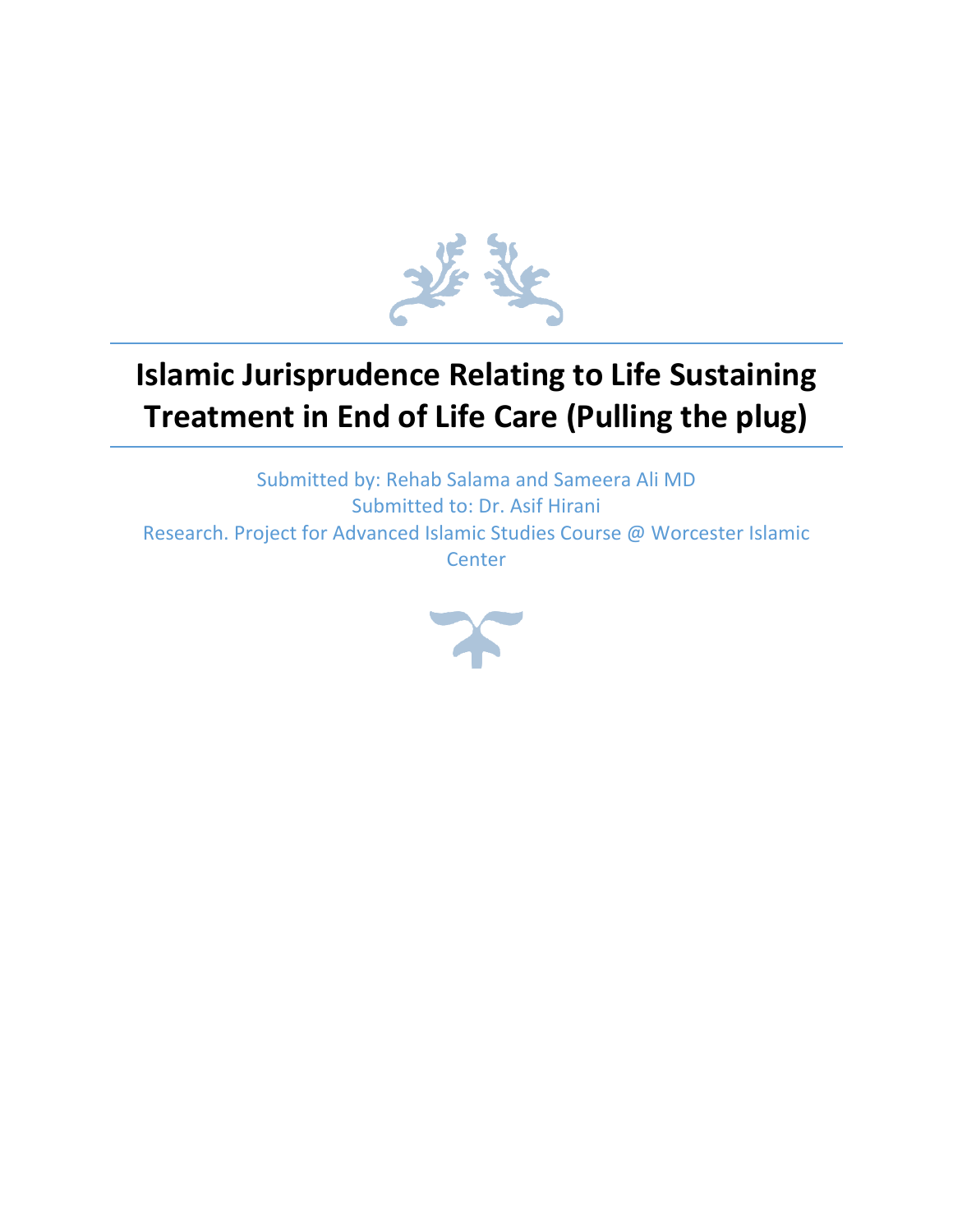# **Abstract:**

The paucity of English-language literature on Islam's perspective on end-of-life care and lifesustaining measures in terminal illness makes caring for dying Muslim patients in the United States of America difficult. Decisions made by scholars of Islamic legislative assemblies, in consultation with medical professionals, are used for treating disease and employing lifesustaining measures in terminally ill patients.<sup>1</sup> Islam lays emphasis on the sanctity of life. The rulings in medical ethics in Islam are largely based upon the legal maxims: (a) harm is to be removed at every cost, if possible (b) necessity overrides prohibition and (c) accept the lesser of the two harms if both cannot be avoided<sup>2</sup>.

# **Introduction:**

For centuries being alive was equated to one's ability to breathe. Breathing was considered crucial to maintain the hearts functioning and therefore life. In the middle of this century, it was discovered that the brain's energy requirement exceeds that of other organs, in order to maintain its function. If for some reason the brain ceases its activity other organs in the body can still continue to function more or less as long as the blood circulation is intact<sup>3</sup>.

## **Definition of Death- Islamic perspective**

Death is opposite to life. Scholars have agreed upon death ensuing once the spirit departs the body. The signs include relaxation of the muscles (hands, feet and face) and cessation of breathing. However, there is a difference of opinion regarding the stages, the amount and time in which the spirit leaves the body.

According to Shafi'i scholars death is defined as the leaving of the spirit from the body<sup>4</sup>. Amongst them some describe the amount by which the spirit leaves the body. Sheikh Sulieman Aljamal declares a person to be dead, once the brain ceases to function, even though there may be some function left in the other organs<sup>5</sup>. The soul hence leaves the body in stages with organs subsequently losing function one after the other with the soul eventually exiting from the eyes. Al Ghazali considers death as a change in status whereas the soul, once it departs, is no longer in control of the body<sup>6</sup>. This definition of death is closer in meaning to brain death. There is a difference in opinion about the definition of death amongst contemporary scholars. Sheikh Bakr

<sup>1</sup> https://yaqeeninstitute.org/maryam-sultan/pulling-the-plug-the-islamic-perspectives-on-end-of-life-care <sup>2</sup> https://imana.org/imana-booklet-medical-ethics/pg:8

الدكتور محمد سعيد الرهوان، "الأحكام الفقهية المتعلقة بإبقاء و نزع أجهزة الإنعاش الصناعي" ما يحل وما يحرم من الأغذية و الدواء  $^3$ خارج بلاد الإسلام، (ص١٤).

<sup>&</sup>lt;sup>4</sup> لنووي والمطيعي، المجموع شرح المهذب، مكتبه الإرشاد، جدة (٥\٥ . ١).

<sup>5</sup> العلامة الشيخ سليمان الجمل، حاشية الجمل على المنهج لشيخ الإسلام زكريا الأنصاري، دار الفكر، بيروت(٣ظ٦٣٦).

<sup>&</sup>lt;sup>6</sup> الغزالي، محمد بن محمد الغزالي أبو حامد، إحياء علوم الدين، دار المعرفة، (٤٩٤١٤).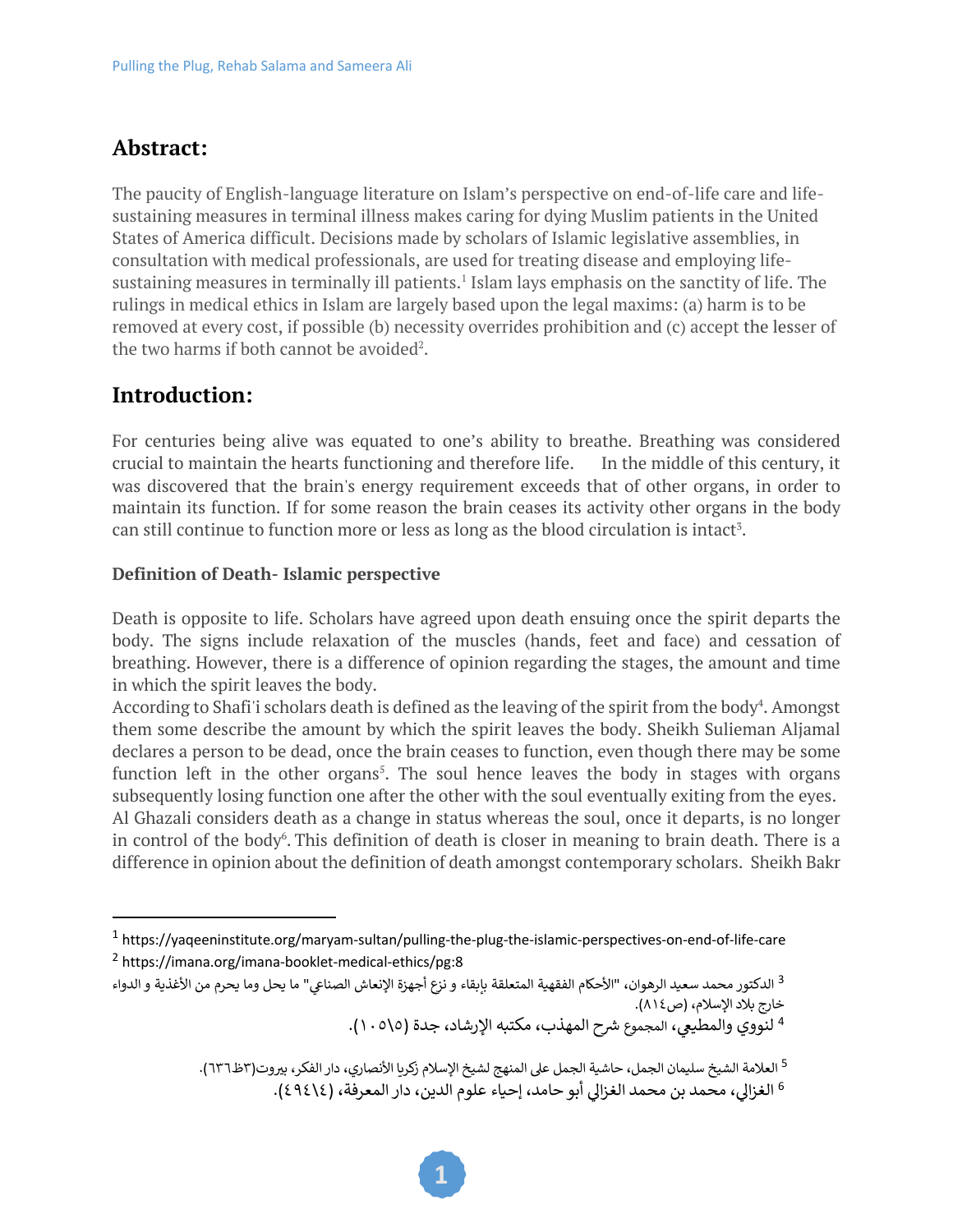Abe Zayd, who says that the true death is soul having left all the organs<sup>7</sup>, so that the organ is devoid of any function and it can also encompass cell death. Dr. Abdulaziz is also in agreement with him, as he defines death to be the cessation of function of all the organs in the body with subsequent decay and decomposition<sup>8</sup>. The majority of scholars oppose this definition by saying that it contradicts reality as it is possible to preserve the organs and stop it from decaying, in some instances, for thousands of years by mummification, even though the person had died a long time ago $^9$ . The Qur'an is explicit about Allah's authority to revive the dead (إِنَّا نَحْنُ نُحْىِ ٱلْمَوْتَى and it is proven that it is impossible to revive a person after they undergo brain death<sup>10</sup>.

Scholars divided life into three types:

- (1) Continuous life: where one is in good health and will die at the appointed time.
- (2) Stable life: where the mind is sound even though physical injury may have occurred e.g. when Omar (A.S) was injured after being stabbed and his death was certain but he was still able to make decisions .
- (3) Slaughtered life<sup>11</sup>: where the pulse is present but there are no signs of a person being aware of self or surrounding and there is lack of voluntary movement, this case has special provisions.

The conflict between scholars exist because prior to the advent of modern medicine death was declared based upon the apparent signs. Now with the ability to monitor the function of organ systems and medical interventions questions arose around the validity of brain death as the declaration of death. Jurists define life as the combination of input and output—input may be quantified as a patient's awareness of his/her self/environment and reception of ideas. Output is a person's own will, which may be manifested by purposeful action or communication. If both of these components are not present, then the person is not considered to be living a normal human life. There is no division in classical Islam of life into normal human and vegetative/artificial. Hence, a life devoid of either input or output is equated by Muslim jurists to the life of an embryo before it has been given its soul. Rulings of killing do not apply to such a state because it is not a normal human life to begin with.<sup>12</sup>

> 7 بكر أبو زيد، فقه النوازل، مؤسسة الرسالة (٢٢٥). <sup>8</sup> عبد العزيز إسماعيل، الإسلام والطب الحديث، مجلة الأزهر، المجلد السابع، (٦٩١).

<sup>9</sup> ماهر حتحوت، الأحكام الشرعية للأعمال الطبية، (١٦٨).

<sup>&</sup>lt;sup>10</sup> الدكتور محمد سعيد الرهوان، "الأحكام الفقهية المتعلقة بإبقاء و نزع أجهزة الإنعاش الصناعي" ما يحل وما يحرم من الأغذية و الدواء خارج بلاد الإسلام، (ص٨٢٠).

<sup>.&</sup>lt;br><sup>11</sup> الانصاري، زكريا بن محمد بن زكريا الأنصاري، زين الدين أبو يح<sub>ك</sub> السنيكي (المتوفى: ٩٢٦هـ)، أسنى المطالب في شرح روض الطالب، دار الكتاب الإسلام، (١١١٤-١١).

<sup>12</sup> https://yaqeeninstitute.org/maryam-sultan/pulling-the-plug-the-islamic-perspectives-on-end-of-life-

care/#ftnt16 (Al-Haj, Hatem. *The Impact of Medical Advancements on Religious Edicts and Judgeship*. [dissertation, Arabic]. Tripoli, Lebanon: al-Jinan University; 2008. p.103)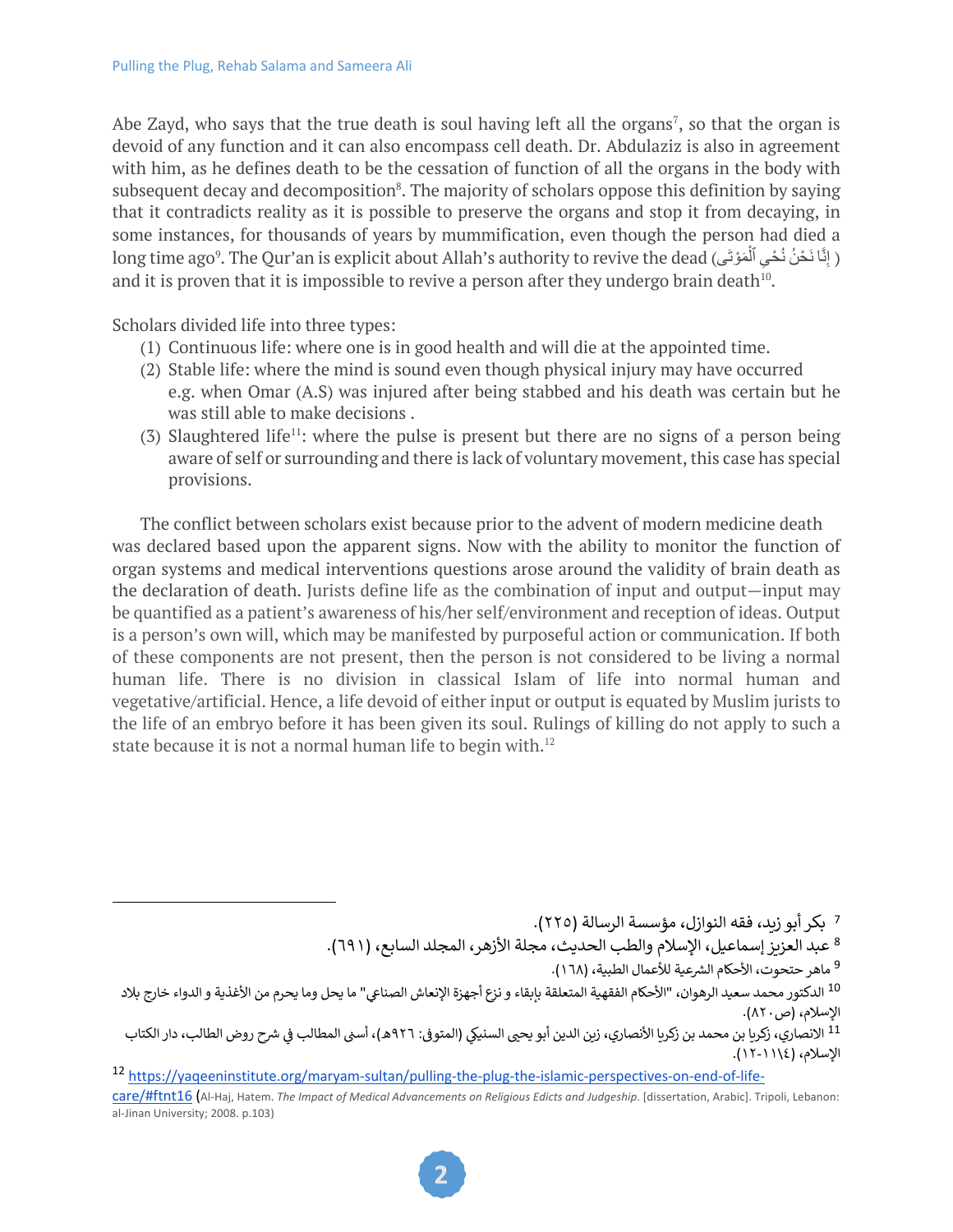## **Disorders of Consciousness**

Consciousness is a state of being awake and aware of one's self and surroundings. A conscious person is aware of things through thoughts and the five senses: sight, hearing, smell, taste, and touch. A person with a DoC has trouble being awake, or being aware, or both13.

Disorders of Consciousness is separated into three levels: coma, vegetative state (VS) and minimally conscious state (MCS). Coma is a state of unconsciousness in which the eyes remain closed and there is no response to stimulus. VS is manifested by inability to purposefully interact with others or the environment but there is intermittent eye opening and the presence of sleep wake cycles. MCS is manifested by minimal but definitive evidence of self and environmental awareness. Coma is self-limiting, lasting approximately 4 weeks in those who survive. Afterwards, people may emerge into the VS or MCS. Persistent VS has been defined as lasting more than one month. Permanent VS is defined as lasting more than 3 months in nontraumatic cases and more than 12 months in traumatic cases $^{14}$ .

Coma and VS show little evidence of normal, sustainable human life as they are devoid of input and output. Hence, if a patient's coma or VS is deemed irreversible (such as a permanent VS), based on the judgment of three specialty-trained physicians. An MCS is considered a normal, sustainable human life, and this condition is treated as a general medical illness when considering withdrawing life-sustaining measures. An MCS in itself is not considered a condition with a grim prognosis. However, medical conditions that a patient may have in association with the MCS (e.g., a severe antibiotic-resistant infection) may lower the patient's potential for overall recovery and make life-sustaining measures futile. Again, this must be concluded by three qualified physicians, at which point life-sustaining measures may be withdrawn. In cases in which withdrawal of life-sustaining measures is permissible, it is not obligatory to do so. The decision to continue or withdraw life-sustaining measures in these cases should be based on the surrogate/proxy's perception of the patient's wishes. It is critical in DOC that the physician properly educates the patient's surrogate or proxy on the likelihood of emergence and subsequent prognosis based on the available evidence.

#### **Definition of death in Medicine**

Traditionally death was considered as the loss of capacity to breathe and the cessation of heart pumping blood. However as medical technology developed, a gap started to form between the traditional cardiopulmonary standard and the concept of death<sup>15</sup>. With the use of artificial means to sustain cardiopulmonary function the concept of brain death becomes necessary. Modern

<sup>13</sup> https://www.aan.com/Guidelines/Home/GetGuidelineContent/930

<sup>14</sup> https://now.aapmr.org/disorders-of-consciousness/#references

<sup>15</sup> https://www.ncbi.nlm.nih.gov/pmc/articles/PMC5570697/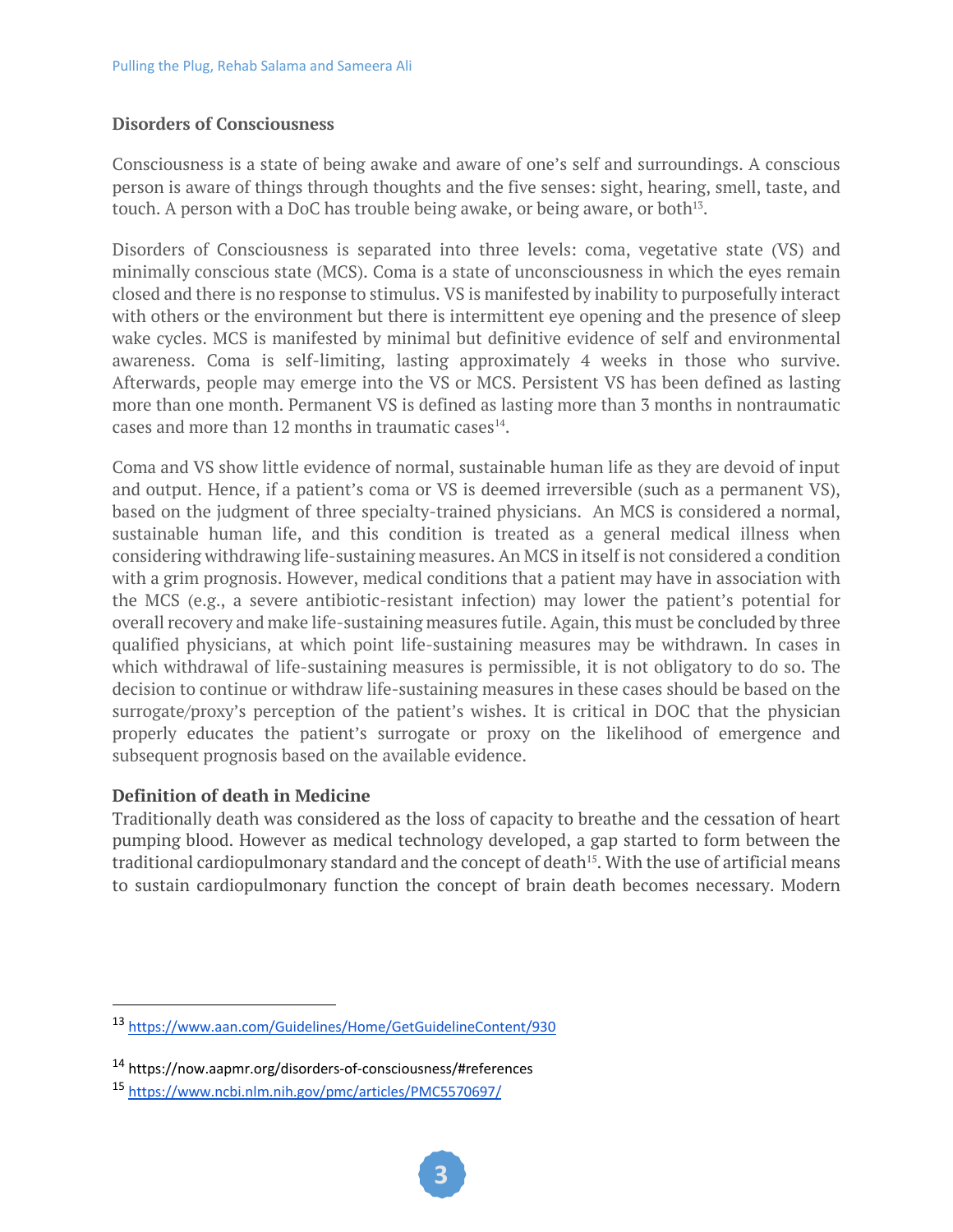medicine has established that brain death leading to the cessation of nerve centers is the criterion for human death $16$ .

#### **Brain death**

Brain death is defined by permanent absence of brainstem and brain function<sup>17</sup>. The American Academy of Neurology guidelines for brain death determination include two separate neurologic exams performed by trained physicians in the absence of reversible causes of cognitive depression (e.g., hypotension, hypothermia, electrolyte abnormalities, intoxicants). The evaluation necessitates an absolute lack of responsiveness, including too painful stimuli, an absence of brainstem reflexes, and an absence of respiratory drive. Ancillary tests, including electroencephalogram (EEG), cerebral angiography, transcranial doppler ultrasonography, and cerebral scintigraphy may be used to confirm brain death. In its statement regarding the permissibility of withdrawing life-sustaining measures in a person deemed brain-dead, the Islamic Fiqh Assembly of the Muslim World League decided in 1987:

*It is permissible to turn off the life support systems of a patient whose brain has completely stopped functioning on condition that a committee of three specialized expert doctors decides that the cessation is final and irrecoverable. Such permissibility is valid even if the heart and respiratory systems are still functioning mechanically due to the life support systems. However, the legal judgment of death is not declared until it is assured that the heart and respirations have fully stopped after turning off all the life support systems.*

This declaration does not equate brain death with death, but rather states that death can only be declared upon the cessation of vasomotor and respiratory functions, regardless of whether those are being artificially sustained. Furthermore, it raises a stipulation that is generally not ascertained during the routine brain death evaluation: that a brain–dead patient's *whole* brain has stopped functioning. The standard brain death exam that physicians perform typically evaluates specifically for brain stem function, which is considered representative of the viability of the rest of the brain. The special testing mentioned above, such as EEG to ascertain the presence of meaningful brain function and vascular studies of the brain to evaluate for adequate blood flow that is compatible with life, would provide more information on the condition of the whole brain than the brain death exam alone, and may be requested by the Muslim patient's  $family<sup>18</sup>$ .

<sup>&</sup>lt;sup>16</sup> هذا هو التعريف الذي قرره الدكتور ماهر حتحوت، الأحكام الشرعية للأعمال الطبية، وكان تقريره مبنيا على مجموعة من المراجع الطبية التى ×~- هدا هو التعريف الذي فرره الدختور ماهر حتحوت، الاحكم الشرعيه للاعمال الطبيه، وكان نفريره مبنيا على مجموعه من المراجع الطبيه التي<br>ذكرها، منها ديمارييه، الطب الشرعي، بروكسيل ١٩٦٧، ص٦٣٩، وبروتيمر، معيار موت المخ، مجلة الصح .٨٧

<sup>17</sup> د. حاتم الحاج، أثر تطور المعارف الطبية (٢٥٥)

<sup>18</sup> https://yaqeeninstitute.org/maryam-sultan/pulling-the-plug-the-islamic-perspectives-on-end-of-lifecare/#ftnt18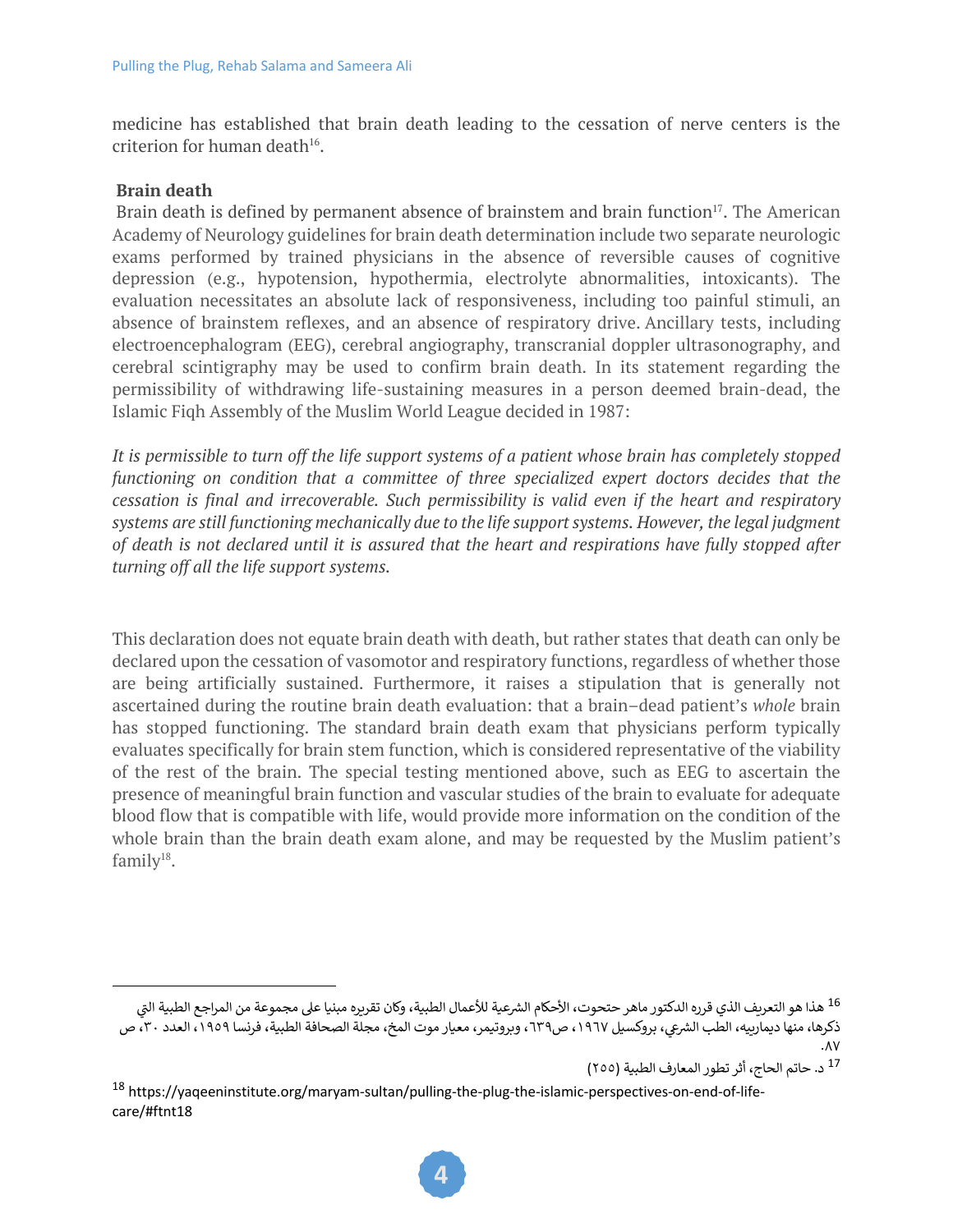#### Specifications of the team authorized to report brain death<sup>19</sup>

- (1) The team consists of at least two specialists who are experienced in the diagnosis of brain death, and it is recommended to consult a third specialist in neurological diseases when needed.
- (2) At least one of the doctors should be specialized in neurology, neurosurgery, or intensive care.

In order to avoid any suspicion or special interest that may affect the decision, the following are excluded from the team's services:

- (1) None of the organ transplant team.
- (2) Any member of the injured family.
- (3) Any other individual who has a particular interest in declaring the death of the injured person, such as having a legacy or a will.
- (4) Anyone who is accused by the injured person's family of professional misconduct toward the injured person.

#### **Life sustaining Measures**

Artificial nutrition and hydration (enteral or tube feeding) is a means of providing nutritional support when a patient is unable to eat or drink. This intervention can be temporary or prolonged depending upon the underlying medical condition. Complications of enteral feeding include increased risk of infections, electrolyte imbalances and mechanical blockage. The decision to initiate the treatment depends upon the personal goals of care and whether the benefit of the treatment outweighs the harm from forgoing the intervention. In conditions where the patient is not terminally ill, obtaining nutrition by enteral means is encouraged otherwise the patient would starve which is not permissible in Islam. Muslim jurists view enteral feeding as a form of medical treatment if it helps towards extending life and preserving bodily strength. In conditions where there is no hope for meaningful recovery, as determined by a physician, the potential harm from such interventions may outweigh the potential benefits and may thus prolong suffering. Regardless of the incurable or debilitating nature of a disease, it is never Islamically appropriate to take one's own life or to take a patient's life in hopes of saving him/her from suffering.

# **Scholarly opinion about withdrawing ventilator support (breathing machine) from patients with brain death:**

Contemporary scholars of jurisprudence have different opinions regarding withdrawing mechanical ventilation.

<sup>&</sup>lt;sup>19</sup> الدكتور محمد سعيد الرهوان، "الأحكام الفقهية المتعلقة بإبقاء ونزع أجهزة الإنعاش الصناعي" ما يحل وما يحرم من الأغذية والدواء خارج بلاد الإسلام، (ص٨٣٧).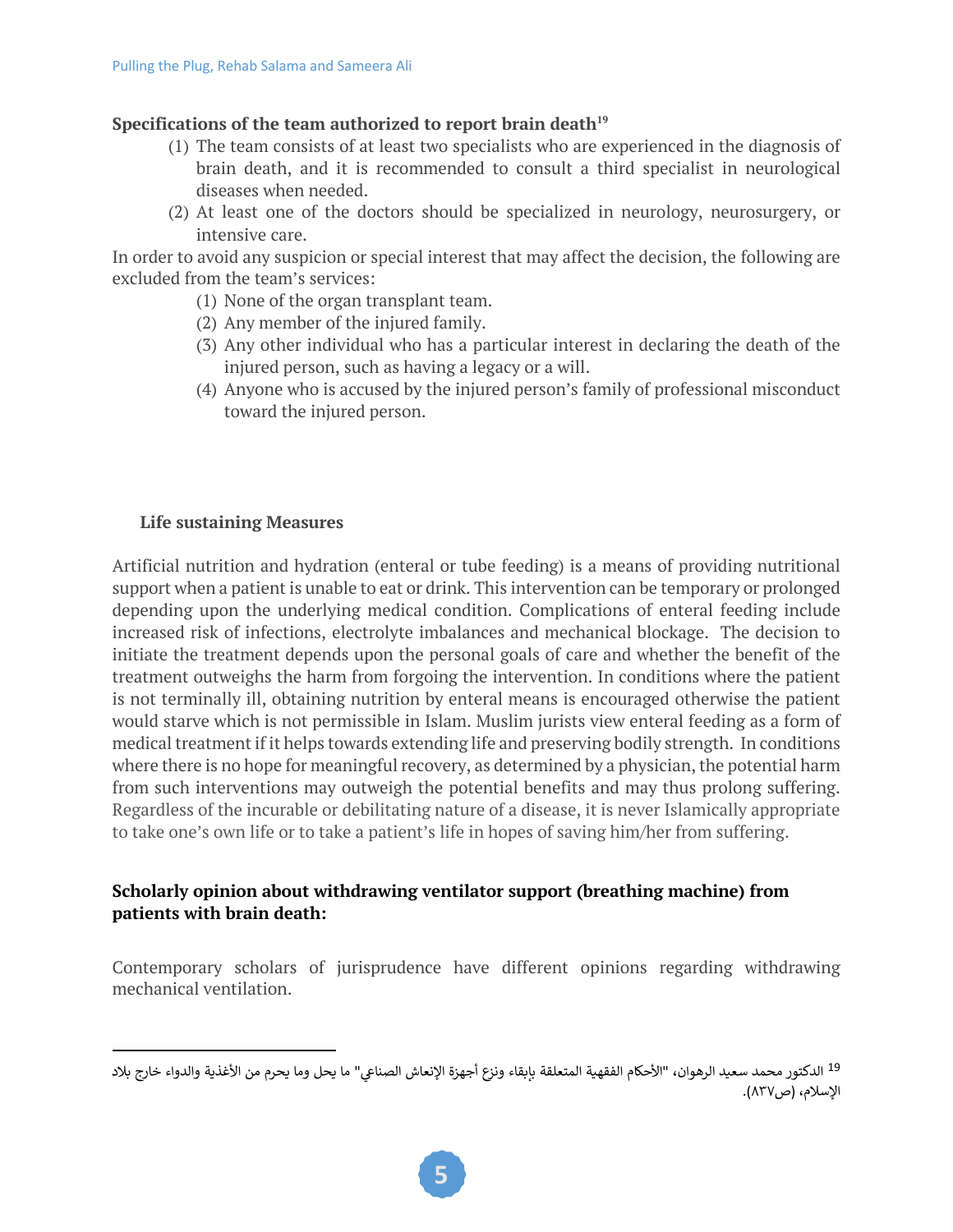There is a group of scholars that equate brain death to actual death and apply all the death rulings in such circumstances. They believe that when the brain stem, heart and lungs cease to function the person is considered dead, regardless of the artificial means by which their heart and lung functions are sustained. This opinion is adopted by many Maleki, Hanbali, and Shafi'i scholars such as: Mohamed Naim Yaseen<sup>20</sup>, Ahmed Sharafuldin<sup>21</sup>, Mohamed Mokhtar Alsolami<sup>22</sup>, Omar Soliman Alashkar<sup>23</sup>, Maher Hathot<sup>24</sup>, Abdullah bin Soliman bn Maneiae<sup>225</sup>, and the Islamic Figh Academy of the Organization of the Islamic Conference (OIC)<sup>26</sup>.

Another group of scholars don't consider brain death as actual death and they don't apply the death rulings in such circumstances. Despite the fact that most of them agree in discontinuing ventilator support in cases where patients are terminally ill and there is no meaningful recovery, and it is not obligatory to seek treatment in this condition, they consider that the man is in the stage before death" راضتحلإا " as long as the cells in the body are still alive. They don't regard a person being dead unless there is death at the cellular level i.e cell decomposition. Some Shafi'i and Hanbali scholars holding this opinion include Jad Alhaq Ali Jad Alhaq<sup>27</sup>, Tawfiq Alwaei<sup>28</sup>, Mohamed Said Ramdan Albouty<sup>29</sup>, Badr Metwali Abdulbaset<sup>30</sup>, Bakr Abuzayd<sup>31</sup>, Abdullah Albassam<sup>32</sup>, Mohamed bn Mohamed Alshenqeity<sup>33</sup>, and the Council of the Islamic Fiqh Academy of the Association<sup>34</sup>. Some of the scholars such as Dr. Tawfiq Al Waei, Dr. Abdulfattah Idris and Dr. Ali Mohamed Ahmed are against the removal of ventilator support from someone who has been declared brain dead<sup>35</sup>.

ƒ<sup>25</sup> فهد الذبياني، نزع الأجهزة عن المتوفين دماغيا جائز دون موافقة ذويهم، مقال بجريدة عكاظ السعودية، لعدد:٢ ، ٣٤٠، الأحد٢ ،١١١١\١٤٢١هـ. <sup>26</sup> في دورته المنعقدة بعمان ١٩٨٦ م،٢٠٦ ه. ƒ z

<sup>27</sup> ندى محمد نعيم الدقر، موت الدماغ بين الطب وللإسلام، (١٥٥).

ƒ<sup>28</sup> المنظمة الإسلامية للعلوم الطبية، الحياة الإنسانية بدايتها ونهايتها في المفهوم الإسلامي، ثبت الندوة المنعقدة برعاية المنظمة الإسلام للعلوم الطبية، بالكوىت، سنة ١٤٠٥هـ، الكويت: المنظمة الإسلامية للعلوم الطبية، ١٤٠٥ ه. ص ٤٦١.

<sup>29</sup> ندى محمد نعيم الدقر، موت الدماغ بين الطب والإسلام، ص ١٥٨.

ƒ<sup>30</sup> الحياة الإنسانية بدايتها ونهايتها في المفهوم الإسلا**ب**ي، ص٤٤٥.

<sup>31</sup> محمد بن محمد المختار الشنقيطي، أحكام الجراحة الطبية والآثار المترتبة عليها، جائزة المدينة، الطبعة الثالثة، المدينة المنورة (٣٤٤).

<sup>32</sup> المرجع السابق، (٣٤٤).

<sup>33</sup> المرجع السابق، (٣٥٢).

<sup>34</sup> في دورته ١٩٨٧م العاشر بمكة المكرمة ١٤٠٨هـ. ƒ z

ƒ<sup>35</sup> حقيقة الموت والحياة فى القرآن والأحكام الشرعية ص ٤٨٠، معيار تحقق الوفاة ص٢١٢. z

ƒ<sup>20</sup> محمد نعيم ياسين، أبحاث فقهية في قضايا طبية معاصرة، دار النفائس، عمان، الطبعة الثالثة، (٢٦). z

<sup>&</sup>lt;sup>21</sup> ندى محمد نعيم الدقر، موت الدماغ بين الطب والإسلام، دار الفكر المعاصر -دار الفكر، بيروت- دمشق ١٤٢٤ه. (٦٧).

<sup>&</sup>lt;sup>22</sup> محمد المختار السلامي، الطب في ضوء الإيمان، دار الغرب الإسلامي، بيروت: لبنان، (٤٣-٥٣).

ƒ<sup>23</sup> عمر سليمان الأشقر، "بحث بدء الحياة ونهايتها" ضمن أبحاث كتاب "دراسات فقهية فى قضايا طبية معاصرة"، دار النفائس، عمان، (١٠٥). z <sup>24</sup> ماهر حتحوت، الأحكام الشرعية للأعمال الطبية، (١٦٨).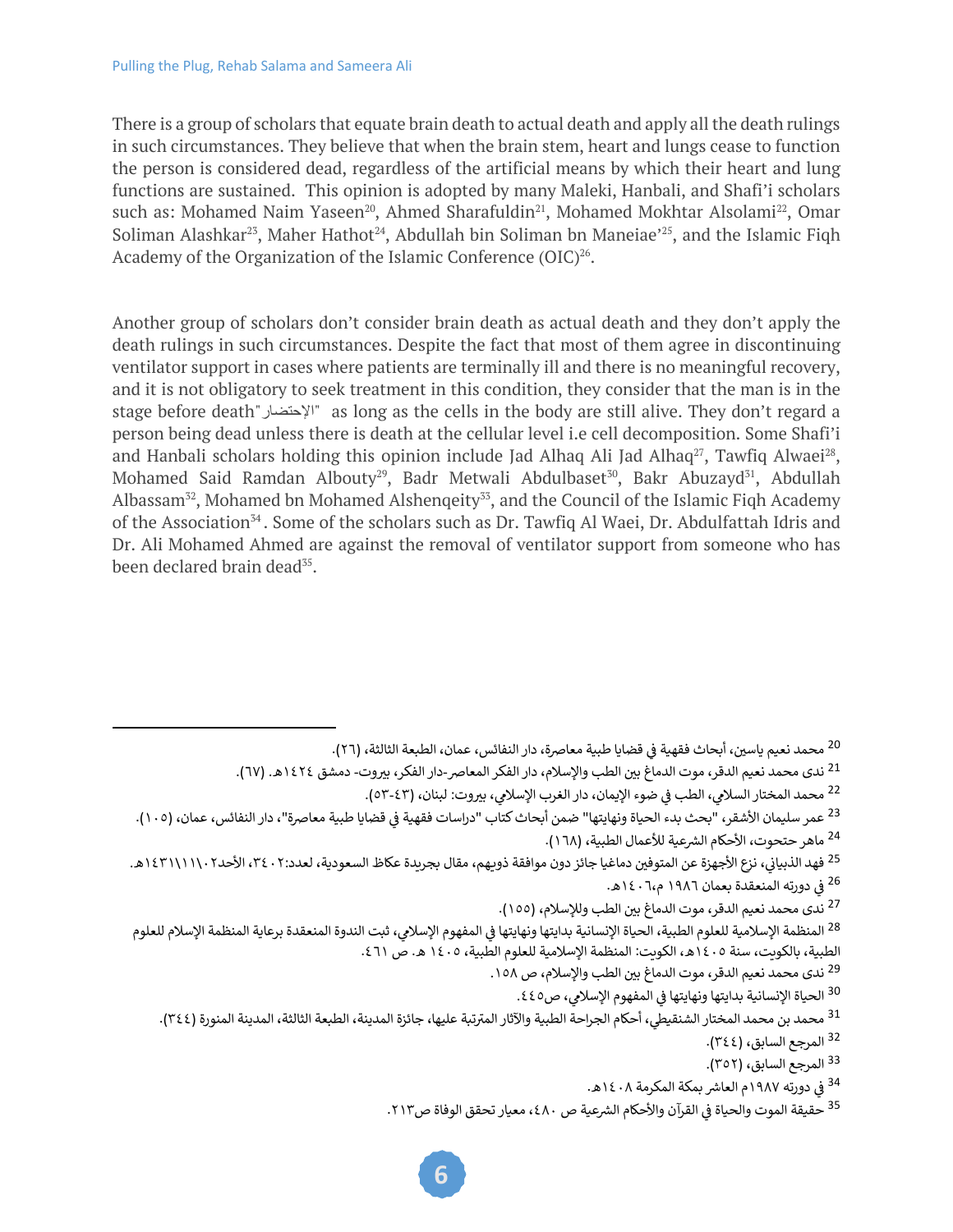#### **Special provisions for the slaughtered life**

Under these criteria certain death rulings are applied towards the brain-dead person. In the symposium of human life <sup>36</sup>sponsored by the Islamic Organization for Medical Science in Kuwait, which ended in Rabi Al Akhir 1405<sup>®</sup>, the decision was made by scholars such as Dr. Mohamed Soliman Alashkar that life sustaining measures can be terminated in a brain dead person and organs can be used for donation even though the heart has not stopped beating, but the provisions of inheritance and calculation of Edda will be applied after the heart completely ceases its function<sup>37</sup>. Dr. Abdullah bin Soliman bin El Manaei, member of the Senior Scholars Committee in Saudi Arabia, also agrees with this opinion. He has stated that brain death does not entail edda or division of inheritance<sup>38</sup>.

#### **Evidence supporting brain death as actual death:**

- 1. A person's life ends when the body loses the ability to interact and communicate with the soul <sup>39</sup> as is the case in a person who is declared brain dead.
- 2. The lung and heart can continue to function in a person who is brain dead due to life support. Once the life support is withdrawn the human body as a person ceases to exist<sup>40</sup>. Life support is not a means of living a purposeful life. A living being is one whose body is able to sustain organ function without the help of artificial means. As such when the life sustaining measures are withdrawn it is not equivalent to terminating life  $41$ .
- 3. If the physicians have determined that there is no hope of meaningful recovery in a patient with damage to the brain stem, then seeking treatment is disliked. Treatment is recommended if there is a chance of meaningful recovery $42$ .
- 4. A spinal reflex is an involuntary stereotyped pattern of response brought about by a sensory stimulus. These reflexes involve the spinal cord only and do not require  $consciousness<sup>43</sup>$ .
- 5. Using life sustaining measures as a mean to prolonging life which is futile is in contradiction to the sunnah of our prophet Mohammed (P.B.U.H) who has advised against delaying the funeral. General medical consensus regarding cases of brain death do not

ƒ<sup>36</sup> الحياة الإنسانية بدايتها ونهايتها في المفهوم الإسلا**ب**ي، ص٤٢٩.

ƒ<sup>37</sup> محمد سليمان الأشقر، أبحاث اجتهادية في الفقه الطبي، مؤسسة الرسالة، بيروت: لبنان١٤٢٢، (٨٩).

ƒ<sup>38</sup> فهد الذبياني، نزع الأجهزة عن المتوفين دماغيا جائز دون موافقة ذويهم، مقال بجريدة عكاظ السعودية، لعدد:٢ ، ٣٤، الأحد٢ ،١١١١\١٤٣١هـ.

<sup>39</sup> الشنقيطي، أحكام الجراحة، (٣٥٢).

<sup>40</sup> ينظر مفهوم وفاة الإنسان من الناحية العلمية ومقارنته بالمفهوم الشرعي ص٢٦٤، ٢٦٧، ٢٦٦، تشخيص موت ساق المخ ص٤٩، نهاية الحياة الإنسانية ص٦٠.

<sup>41</sup> قضايا فقهية معاصرة ص ١٢٨، نهاية الحياة ص ٤٨٦، موت الدماغ بين الطب والإسلام ص٢١٦.

ƒ<sup>42</sup> مناقشات ندوة الحياة الإنسانية بدايتها ونهايتها في المفهوم الإسلامي ص٢٥٢٤، موت الدماغ بين الطب والإسلام ص٢١٧، فقه النوازل (٢٣٤١١). <sup>43</sup> ينظر التعريف العلمي الطبي للموت ص٤٥٧-٤٥٨ ، نهاية الحياة الإنسانية ص٦٢-٥٦٤ ، مقال بعنوان " .Functions of the Spinal Cord .٢٠١٧\٠٢\٠١ نشر بتاريخ spinal cord.com لنقر بتاريخ ٢٠١٧\٠٢\٠٢.

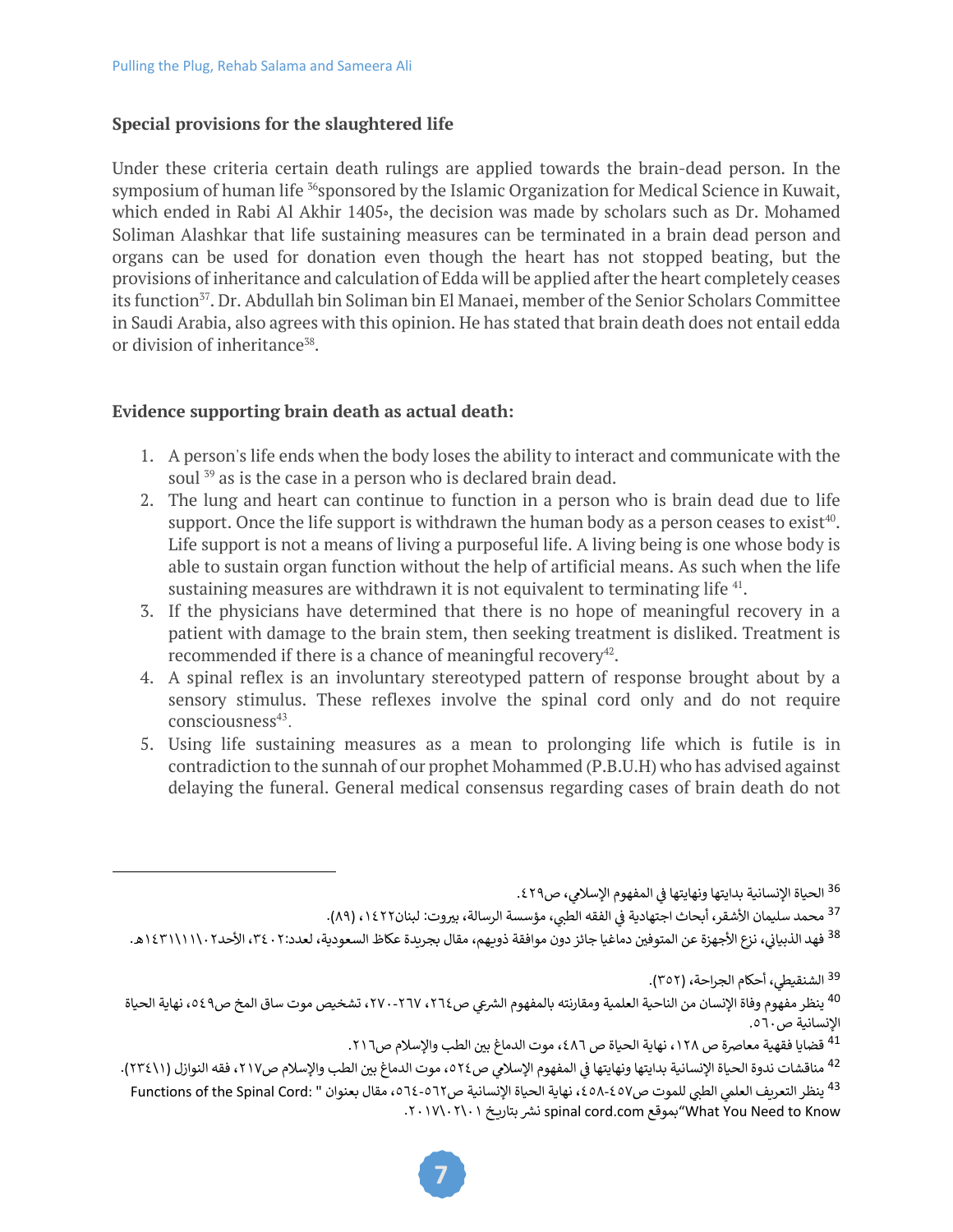portend a favorable prognosis. Keeping a person alive by such means is akin to having meat placed in a refrigerator $44$ .

#### **Evidence prohibiting withdrawal of ventilator support from patients with brain death:**

- 1. According to these rulings a person is considered dead only after the heart stops beating i.e.: a death certificate cannot be issued unless the heart completely ceases to function<sup>45</sup>.
- 2. Brain death is not an indication of life coming to an end as some scholars consider breathing and movement of the chest to be signs of life<sup>46</sup>. They employ the legal maxim 'certainty is not overruled by doubt'. As such they claim the certainty of a person who is brain dead, to be alive because they are breathing with their hearts still beating<sup>47</sup>.
	- Regarding the first and second statements, a physician, after performing a standard examination determines the permanent stopping of brain and brainstem function. Brain death is therefore not a doubt but a strong probability $48$ .
- 3. Scholars use the Ayat from Surah AlKahf (9-12).

أَمْ حَسِبْتَ أَنَّ أَصْحَابَ الْكَهْفِ وَالرَّقِيمِ كَانُوا مِنْ آيَاتِنَا عَجَبًا (9) إِذْ أَوَى الْفِتْيَةُ إِلَى الْكَهْفِ فَقَالُوا رَبَّنَا آتِنَا مِن نَّذِنَكَ رَحْمَةً وَهَبِّئُ لَنَا مِنْ أَمْرِنَا رَٰشَدًا (10) فَضَرَبْنَا عَلَىٰ آذَانِهِمْ فِي الْكَهْفِ سِنِينَ عَدَدًا 11) ) ثُمَّ بَعَثْنَاهُمْ لِنَعْلَمَ أَيُّ الْحِزْبَيْنِ أَحْصَى لِمَا لَبِثُوا أَمَدًا (12)

In this instance, parallels are drawn between the people of the cave and a person who is brain dead. As mentioned in Surah Al Kahf the people of the cave were unaware of their surroundings but stayed alive for more than 309 years. This is presented as an evidence for patients who are brain dead are not really dead because their condition is similar to the people in the cave as they too are not aware of their surroundings $49$ .

<sup>&</sup>lt;sup>44</sup> هذا تعليق الدكتور عبد الله بن سليمان بن منيع ردا على البيان الذي أصدرته جمعية القلب السعودية حول الجواز الشرعي لسحب الأجهزة من ƒالمتوفين دماغيا. راجع: فهد الذبياني، نزع الأجهزة من المتوفين دماغيا جائز دون موافقة ذويهم، مقال بجريدة عكاظ السعودية، لعدد ٢٤٠٢، الأحد ١٤٣١/١١/٠٢ هـ.

<sup>&</sup>lt;sup>45</sup> ماهر حتحوت، الأحكام الشرعية للأعمال الطبية، (١٦٨).

<sup>×</sup><sup>46</sup> حقيقة الموت و الحياة د الواعي، من بحوث ندوة الحياة الإنسانية، ثبت الندوة ٤٧٤، و قد أشار إلى المصادر الفقهية التي قررت الحكم المذكور، z و منها الإنصاف و فيه جزم العلامة المرداوي-رحمه الله -بأن اعتبار التنفس دليلا على الحياة هو المذهب، و نقل عن صاحب الترغيب قوله:" إن قامت بينة على أن الجنين تنفس أو تحرك أو عطس فهو حي" اه. الإنصاف للمرداوي ٢٣٠٠١٧.

<sup>&</sup>lt;sup>47</sup> أحكام الجراحة الطبية ص٢٤٧، فقه النوازل (٢٣٢١١)، نهاية الحياة الإنسانية في نظر الإسلام ص٤٤٨، معيار تحقيق الوفاة ص١٠٢. ƒ

<sup>&</sup>lt;sup>48</sup> الدكتور محمد سعيد الرهوان، "الأحكام الفقهية المتعلقة بإبقاء ونزع أجهزة الإنعاش الصناعي" ما يحل وما يحرم من الأغذية و الدواء خارج بلاد الإسلام، (ص٨٤٩).

<sup>&</sup>lt;sup>49</sup> ينظر حقيقة الموت والحياة ص ٤٧١-٤٧٣، أحكام الجراحة الطبية ص٣٤٦-٣٤٧، موت الدماغ د. عبد الله الطريقي ص٣٨، بحوث فقهية هعاصرة د. محمد بن عبد الغفار الشربف (١٨٠١٢).